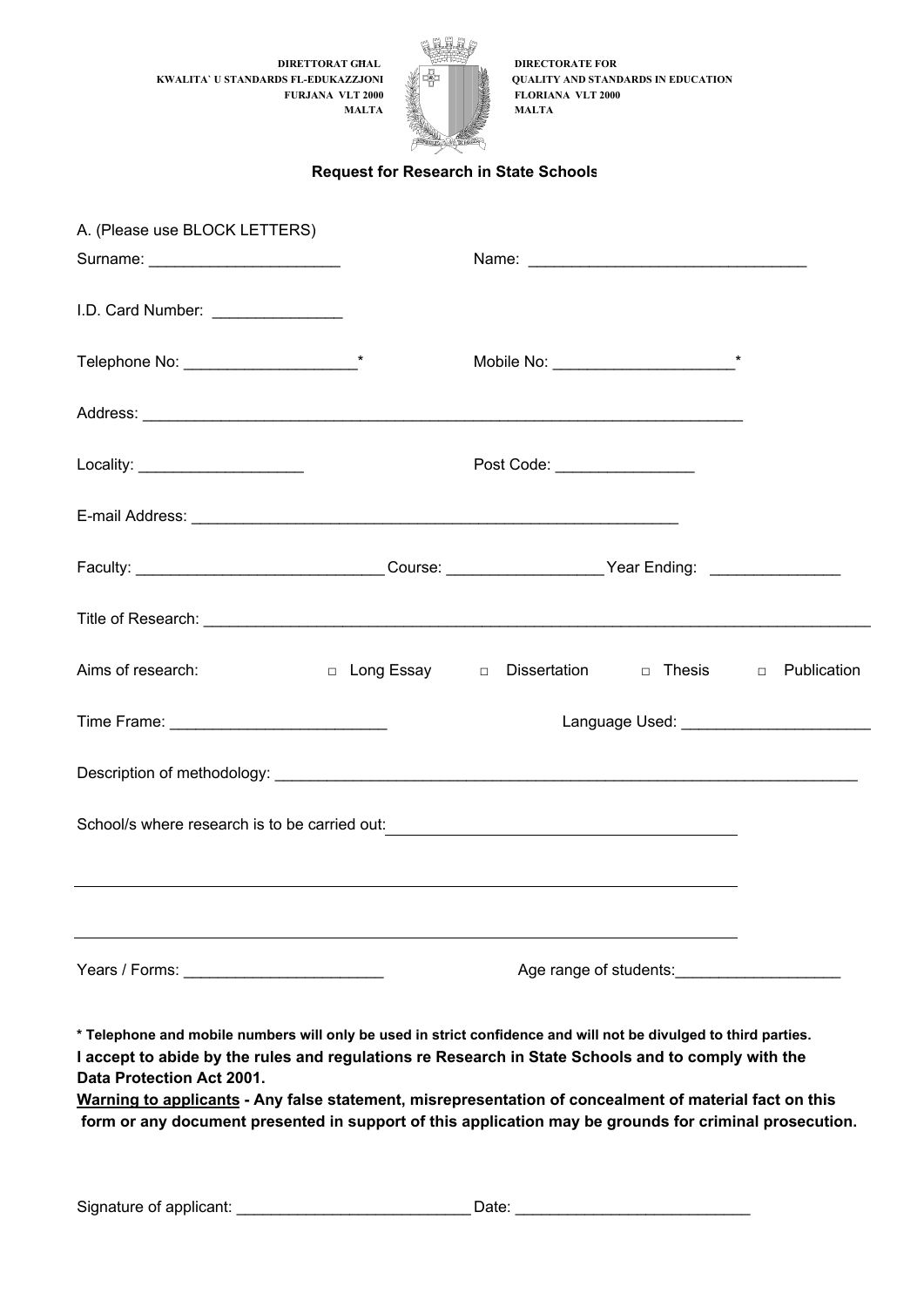#### **B. Tutor's Approval** (where applicable)

The above research work is being carried out under my supervision.

| Tutor's Name: _____________________                                              |                                         |                                                                                                                                                                                                                   |
|----------------------------------------------------------------------------------|-----------------------------------------|-------------------------------------------------------------------------------------------------------------------------------------------------------------------------------------------------------------------|
| Faculty:                                                                         | Faculty Stamp: ________________________ |                                                                                                                                                                                                                   |
| C. Directorate for Quality and Standards in Education - Official Approval        |                                         |                                                                                                                                                                                                                   |
|                                                                                  |                                         | The above request for permission to carry out research in State Schools is hereby approved according<br>to the official rules and regulations, subject to approval from the University of Malta Ethics Committee. |
|                                                                                  |                                         |                                                                                                                                                                                                                   |
|                                                                                  |                                         |                                                                                                                                                                                                                   |
| Director<br>(Research and Development Department)                                |                                         |                                                                                                                                                                                                                   |
|                                                                                  |                                         | Conditions for the approval of a request by a student to carry out research work in State Schools                                                                                                                 |
| Permission for research in State Schools is subject to the following conditions: |                                         |                                                                                                                                                                                                                   |
| relevant material intended for use in schools during research work.              |                                         | 1. The official request form is to be accompanied by a copy of the questionnaire and / or any                                                                                                                     |

2. The original request form, showing the relevant signatures and approval, must be presented to the Head of School.

3. All research work is carried out at the discretion of the relative Head of School and subject to their conditions.

4. Researchers are to observe strict confidentiality at all times.

5. The Directorate for Quality and Standards in Education reserves the right to withdraw permission to carry out research in State Schools at any time and without prior notice.

6. Students are expected to restrict their research to a minimum of students / teachers / administrators / schools, and to avoid any waste of time during their visits to schools.

7. As soon as the research in question is completed, the Directorate for Quality and Standards in Education assumes the right to a full copy (in print/on C.D.) of the research work carried out in State Schools. **Researchers are to forward the copies to the Assistant Director, International Research, Directorate for Quality and Standards in Education.**

8. Researchers are to hand a copy of their Research in print or on C.D. to the relative School/s.

9. In the case of video recordings, researchers have to obtain prior permission from the Head of School and the teacher of the class concerned. Any adults recognisable in the video are to give their explicit consent. Parents of students recognisable in the video are also to be requested to aprove that their siblings may be video-recorded. Two copies of the consent forms are necessary, one copy is to be deposited with the Head of School, and the other copy is to accompany the Request Form for Research in State Schools. Once the video recording is completed, one copy of the videotape is to be forwarded to the Head of School. The Directorate for Quality and Standards in Education reserves the right to request another copy.

10. The video recording's use is to be limited to this sole research and may not be used for other research without the full consent of interested parties including the Directorate for Quality and Standards in Education.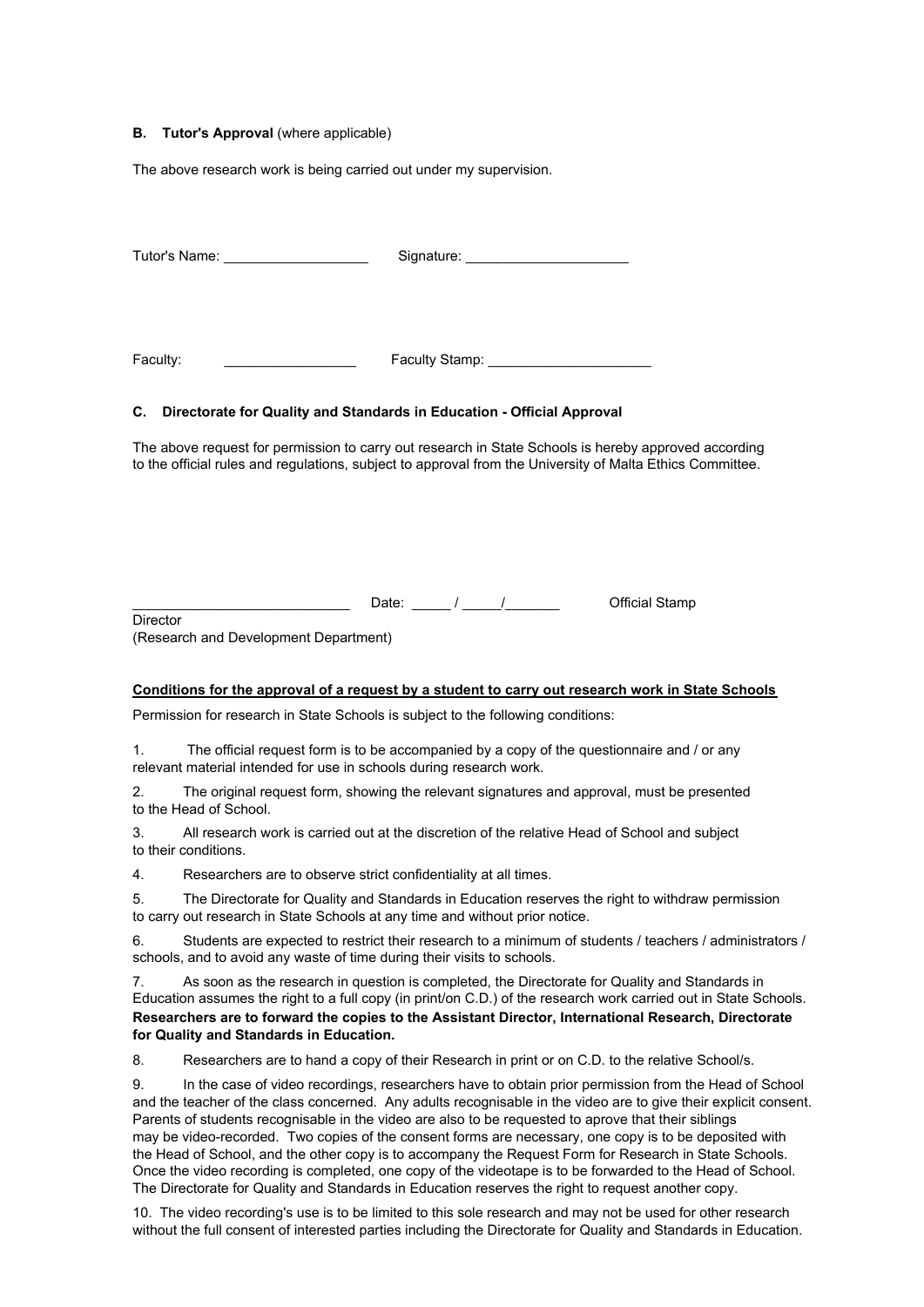### **Statement of Consent**

I hereby give my consent to the Directorate for Quality and Standards in Education to process and record personal and sensitive data being given herewith in order to be able to render me with the service I am applying for. I fully understand that:

a) by opting out my application cannot be processed;

b) authorised personnel who are processing this information may have access to this data in order to supply me with the service being applied for;

c) edited information, that would not identify me, may be included in statistical reports.

I know that I am entitled to see the information related to me, should I ask for it in writing.

I am aware that for the purpose of the Data Protection Act, the Data Controller for this Directorate is:

The Directorate for Quality and Standards in Education

Floriana, VLT 2000

| I have read and understood this statement of consent myself |  |
|-------------------------------------------------------------|--|
|-------------------------------------------------------------|--|

| This statement of consent was read and explained to me |
|--------------------------------------------------------|
|--------------------------------------------------------|

| Signature: | ID number: | (Data subject)         |
|------------|------------|------------------------|
| Signature: | ID number: | (Reader if applicable) |
| Date:      |            |                        |

## **Data Protection Policy**

The Data Protection Act, 2001 regulated the processing of personal data held electronically and in manual form. The Directorate for Quality and Standard in Education is set to fully comply with the Data Protection Principles as set out in the Act.

- a) The Directorate will hold information you supply in accordance to your request to carry out research in State Schools and / or Directorates' documents.
- b) The information you give may be disclosed to other Departments of the Directorate for Quality and Standards in Education, who may also have access to your data.

### **Your rights:**

You are entitled to know what information the Directorate holds and processes about you and why; who has access to it; how it is kept up to date; what the Directorate is doing to comply with its obligations under the Data Protection Act, 2001.

The Data Protection Act, 2001 sets down a formal procedure for dealing with data subject access requests which the Ministry of Education, Culture, Youth and Sport follows.

All data subjects have the right to access any personal information kept about them by the Directorate either on computer or in manual files. Requests to access to personal information by data subjects must be made in writing and addressed to the Data Controller of the Ministry of Education, Culture, Youth and Sport. An identification document such as a photocopy of the Identity Card, photocopy of passport etc. of the data subject making the request must be submitted with the request. Such identification material will be returned to the data subject.

The Directorate aims to comply as quickly as possible with requests for access to personal information and will ensure that it is provided within reasonable time, the reason will be explained in writing to the data subject making the request.

All data subjects have the right to request that their information be amended, erased or not used in the event the data is incorrect.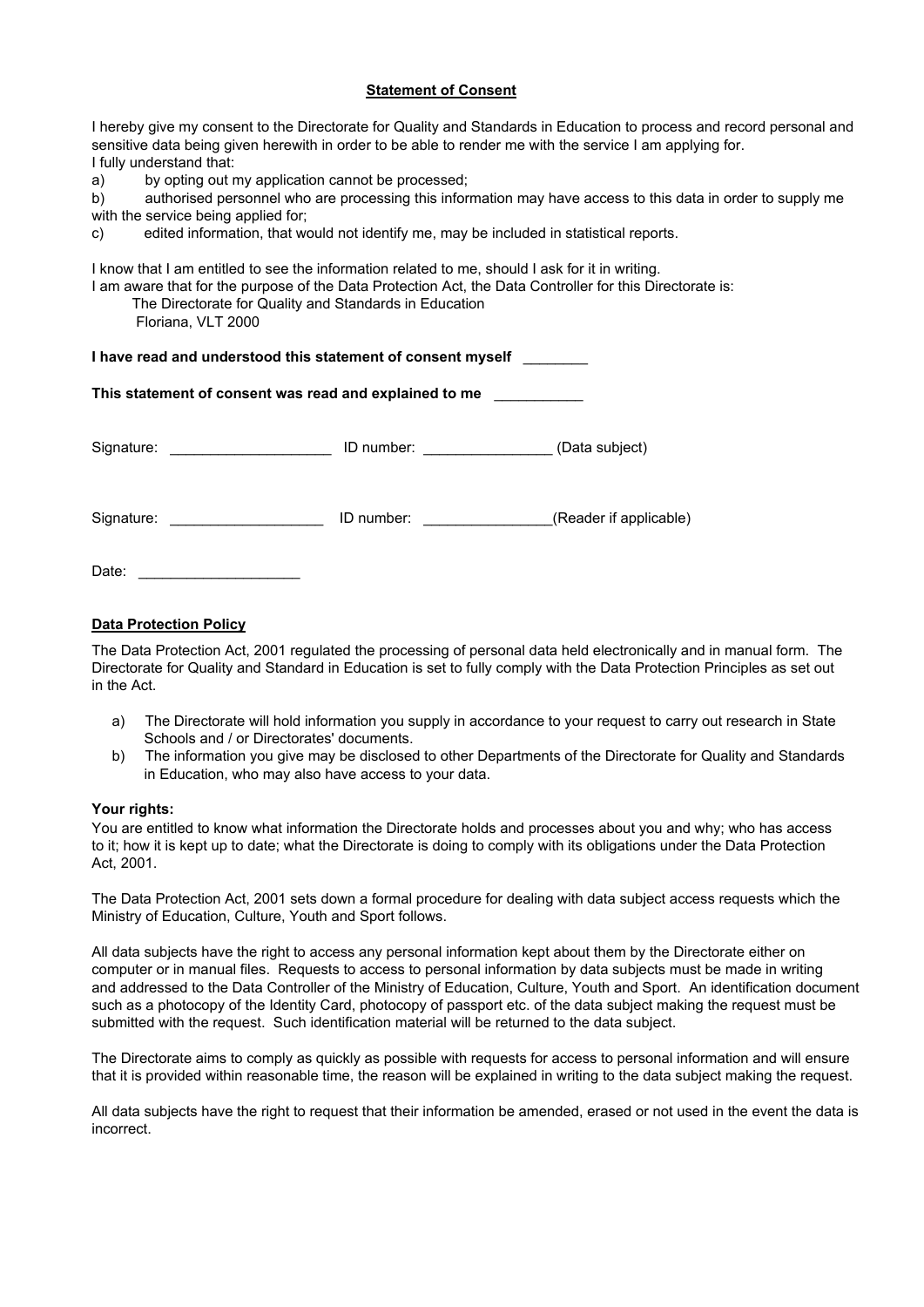# **Video Recording Consent Form - Data subjects - minors**

| The Directorate for quality and Standard in Education would like to authorise video recording(s) of<br>your child / children for research purposes by students / researchers.                               |
|-------------------------------------------------------------------------------------------------------------------------------------------------------------------------------------------------------------|
| To comply with the Data Protection Act, 2001, your permission is necessary prior to the taking or use<br>of video footage of your child. Please answer question 1, then sign and date the form where shown. |
| Kindly return the completed form to the Head of School or his / her representative.                                                                                                                         |
| <b>To Parent</b>                                                                                                                                                                                            |
| 1. May we use your child's video footage / image in our printed publications or media? $\Box$ YES<br>$\Box$ NO                                                                                              |
| Please note that websites can be seen throughout the world, and not just in Malta,<br>where the Maltese law applies. Note also the conditions for using these images                                        |
| I have read and understood the conditions of use at the bottom of this form.                                                                                                                                |
|                                                                                                                                                                                                             |
|                                                                                                                                                                                                             |
|                                                                                                                                                                                                             |
|                                                                                                                                                                                                             |
|                                                                                                                                                                                                             |
| To the Directorate for Quality and Standards in Education                                                                                                                                                   |
| I confirm that the parent / guardian has given consent so that his / her child's / children video recordings<br>may be used in printed publications or the media or both.                                   |
|                                                                                                                                                                                                             |
|                                                                                                                                                                                                             |
|                                                                                                                                                                                                             |
| <b>Conditions of use</b>                                                                                                                                                                                    |
| We will not include details or full names and surnames of any child in a recorded footage or in printed<br>publications without consent.                                                                    |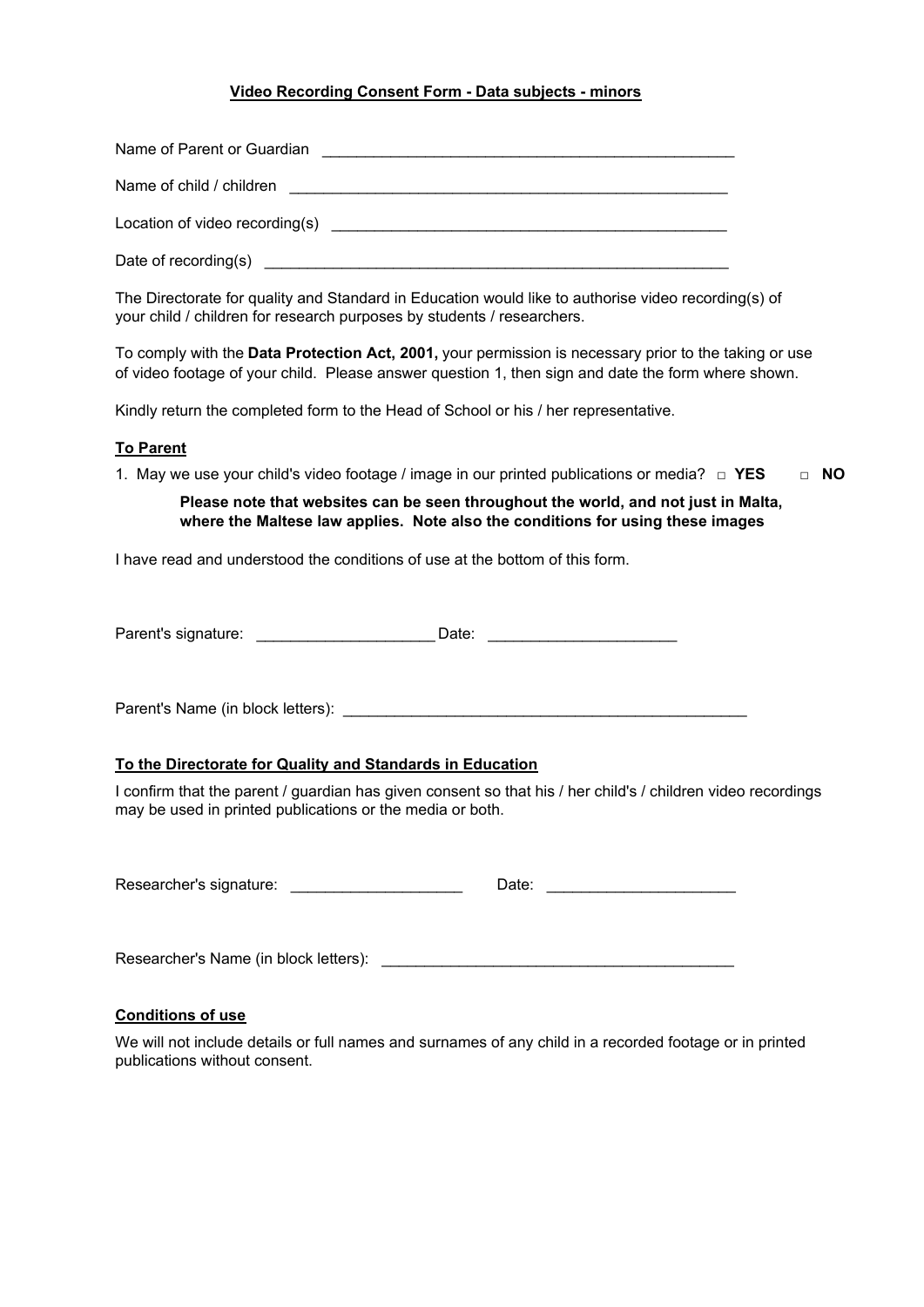## **Formola ta' kunsens għall-Video Recording ta' minuri**

| Isem / Ismijiet tal-minuri and a state of the state of the state of the state of the state of the state of the                                                                                                                                                                                               |
|--------------------------------------------------------------------------------------------------------------------------------------------------------------------------------------------------------------------------------------------------------------------------------------------------------------|
|                                                                                                                                                                                                                                                                                                              |
|                                                                                                                                                                                                                                                                                                              |
| Id-Direttorat għal kwalita' u Standards fl-Edukazzjoni jixtieq jawtorizza video recording ta' ibnek /<br>bintek / uliedek li se jsir minn studenti / ričerkaturi.                                                                                                                                            |
| Bis-sañña tad-Data Protection Act, 2001, ged jintalab il-permess necessarju minn gñandek qabel<br>ma jittiehed il-video ta' ibnek / bintek / uliedek. Jekk jogħġbok wieġeb il-mistoqsija numru 1, iffirma<br>u ikteb d-data fl-ispazju pprovdut. Ibgħat il-formola mimlija fl-ufficcju tal-Kap ta' l-iskola. |
| Lill-genitur / kustodju                                                                                                                                                                                                                                                                                      |
| 1. Nistgħu nużaw il-video / ritratt ta' ibnek / bintek / uliedek fpublikazzjoni jew fil-media?<br>Immarka t-tajba:<br>$\Box$ IVA<br>$\Box$ LE                                                                                                                                                                |
| Kun af li I-websites huma accessibbli ghal nies mid-dinja kollha u mhux<br>biss ghal nies f'Malta. Ara il-kundizzjoni hawn taht.                                                                                                                                                                             |
| Qrajt il-kundizzjoni murija hawn taht.                                                                                                                                                                                                                                                                       |
| Data: ___________________                                                                                                                                                                                                                                                                                    |
|                                                                                                                                                                                                                                                                                                              |
| Lid-Direttorat ghal Kwalita' u Standards fl-Edukazzjoni                                                                                                                                                                                                                                                      |
| Nikkonferma li l-ģenitur / kustodju ta l-kunsens biex il-video ta' ibnu / bintu / uliedu jista' jiģi ppublikat jew / u<br>jintwera fuq il-media.                                                                                                                                                             |
|                                                                                                                                                                                                                                                                                                              |
|                                                                                                                                                                                                                                                                                                              |
| Kundizzjoni ghal I-użu tal-video                                                                                                                                                                                                                                                                             |

Dan il-video ma jkunx jinkludi l-isem sħiħ u l-kunjom meta jintwera jew jiġi ppublikat mingħajr il-kunsens speċifiku.